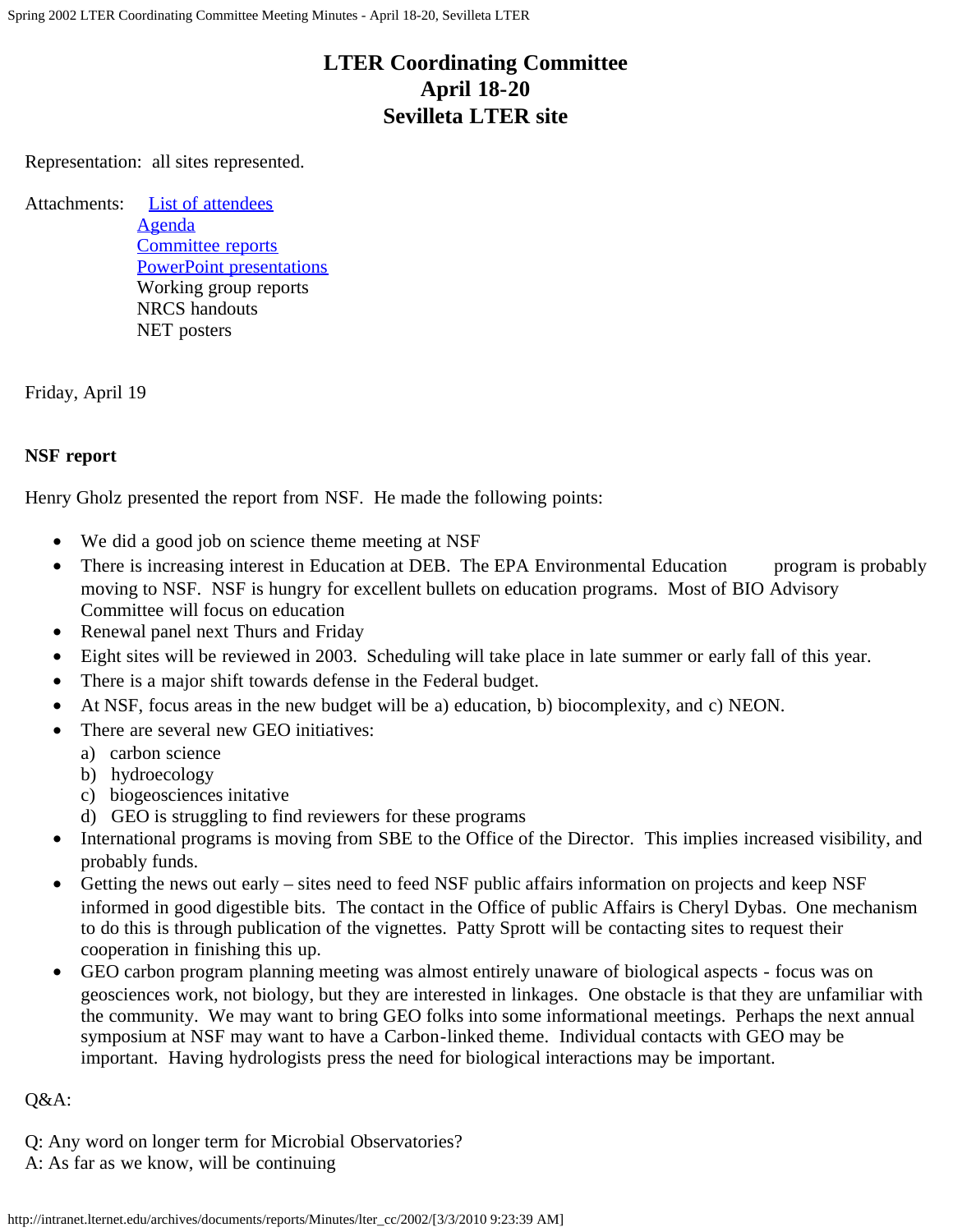Q: Any plans for getting all 24 sites on the same funding cycle?

A: Working to deal with "out of cohort" sites (e.g., two urban sites up for renewal next year)

Q: Any possiblility of returning to ramped budgets?

A: Not sure why that got switched. I thought sites wanted it front-loaded. I can raise this issue if you want me to.

Q: When will there be a cross-site competition again? Will it include SBE funds?

 A: This is a great idea, but we need to mobilize other programs. There is no plan for a competition for this year. However, INT has interest in cross-site international competition.

## **NEON report**

Scott Collins made a brief report on NEON:

- NEON was put in the budget as a homeland defense issue, but that focus was removed in the final form
- Doubled funding 20M each
- Very short timeline so only well prepared groups will be ready; not much more than 90 days; announcement possibly as early as JULY with proposals due in JAN
- Want NEON to be a NETWORK, so arguing for additional funds

## Q&A

- Q: Will there still be core sites within observatories?
- A: Yes, the field station will be the core site, with field-based satellite sites
- Q: With increased funding, can some of the projects be university-based?
- A: Mostly at field stations, but may be able to have some facilities at Universities (e.g., isotope lab)

Q: Does NSF expect LTER to play a role in coordination of NEON network?

A: NET could play role in coordination; there will be a coordinating unit to control standardization across NEONs; NEON will be built using a different approach, needs to be more community thing; grassroots cooperation key is key; results of workshops will go into program announcement; there will be very strict accounting standards for NEON expenditures; will also have \$2-3M in operating funds; NEON proposals will be very different - need to build collaborative structures; there will also be additional NEON-based research funds

Q: Why would you want to do this? could be \$30M albatross since lacks research funds

A: Separate funds will be available for competitive research proposals. You

should be clever enough to find ways to use NEON data in interesting ways

# **All Scientists Meeting**

Bob Waide presented the status of planning for the 2003 ASM. He requested input on seven points: date, venue, program committee, format, duration, cost analysis, and whether to meet alone or with another group.

The most critical point is whether to meet with another group. One alternative is to meet with the Association of American Geographers, whose annual meeting is from March 4-8, 2003 in New Orleans. The upside of this suggestion included increased interaction with AAG, the possible development of a joint symposium relating social sciences and ecology, possible linkage with biocomplexity projects, share a conference organizer, and NSF/SBE interest in promoting joint meeting. Downside includes conflicts with other meetings, fact that hotel is booked after AAG; would need to use hotel one mile away, cost of conference organizer (around \$60K), and more expensive lodging (first quote: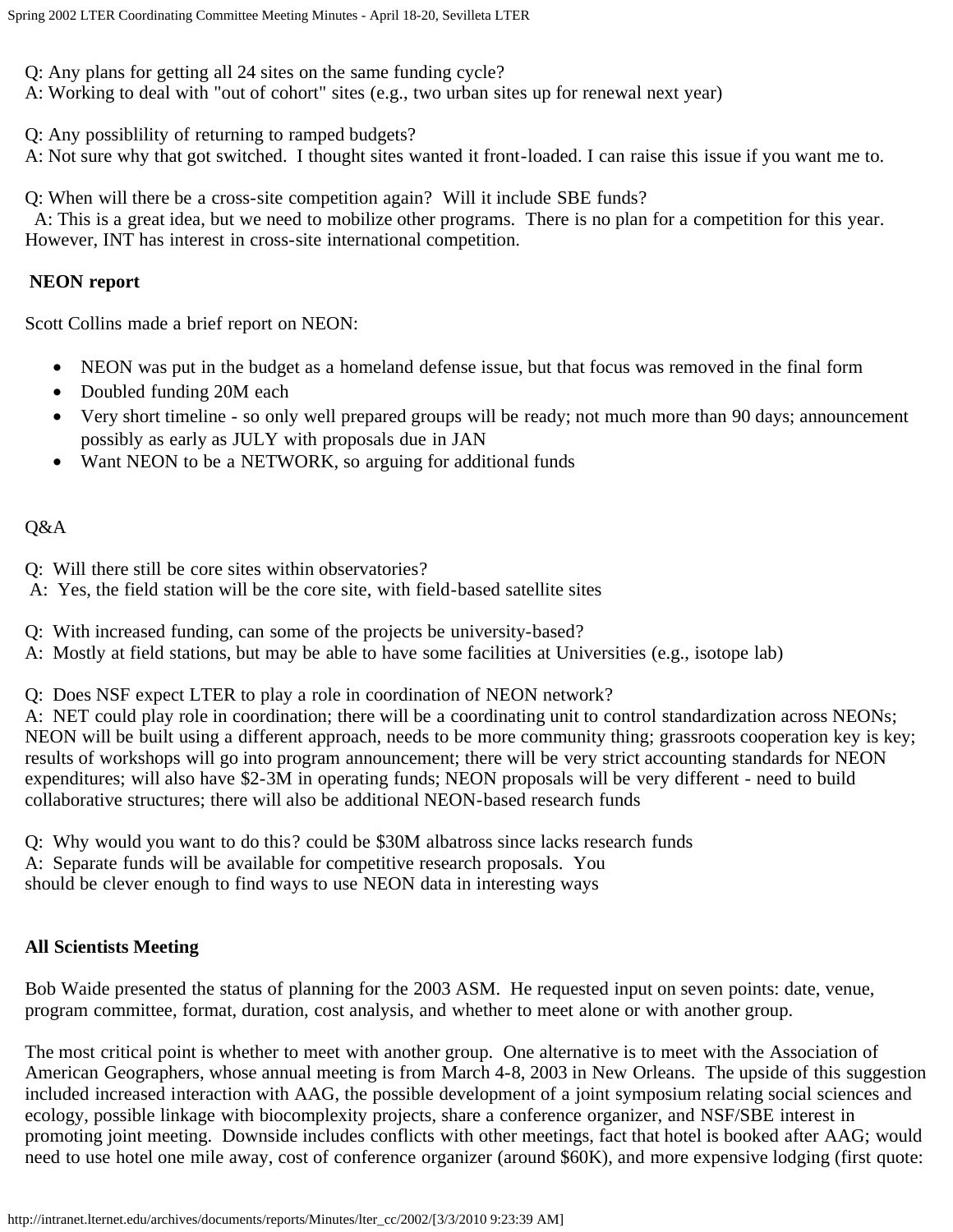\$199 for a double room).

A general discussion followed regarding the desirability of meeting with AGU or some other organization. The CC instructed NET to develop and present three alternatives for meeting arrangements. The three alternatives would include an upscale meeting with another group, a stand-alone meeting where we control costs, or as a jointlysponsored meeting with ESA, either at the same time as the ESA annual meeting or not.

It was moved, and seconded that the Exec decide among the alternatives. The motion was passed.

We should move ahead with the development of a program committee. Waide, Michener, and the grad-student cochairs are agreeable to serve on the committee. Kay Gross and Berry Lyons also agreed to serve. The program committee should also be responsible for looking forward to meetings in 2006 and 2009.

#### **Status of 20-year review**

The report will be presented to the BIO Advisory Committee next week, but it is unclear when it will be released to us. Our understanding is that the 20-Year Review Committee is pleased with the report and that it is forward-looking, progressive, and supportive.

Feedback from the committee indicated that they were disappointed that they were not invited to visit more sites. In addition, response to their survey was very weak. This prompted a discussion of the response rate by sites, and the formation of a working group to suggest response to this problem.

#### **Report from Education meeting**

Sonia Ortega was introduced as an NSF Program Officer working through an IPA at the Network Office on Education in LTER. Sonia presented an overview of the results of the recent meeting of LTER Education representatives. Major points included:

- History of Education activities
	- o 1998 SLTER supplements
	- o 1998 fall workshop Inquiry based Learning
	- o 1999 workshop EHR grant writing
	- o 2000 ASM and ESA workshops
	- o 2002 Educational Rep. Meeting
- Goal of meeting was to develop a strategic education plan that relates to LTER white paper and that integrates education at all levels seamlessly
- The meeting resulted in the creation of an Education EXEC Committee (Alan Berkowitz BES; Stephanie Bestelmyer – JRN, Elena Sparrow - BNZ, Susan Steiner - CWT, John Moore - SGS, Monica Elser - CAP, David Smith - VCR, Robert Bohanan - NTL , ex officio members (Diane Ebert May, Patty Sprott, Sonia Ortega)
- Development of LTER education success stories
- Discussion of full range of educational activities supported by NSF
- Discussion of challenges, including sustainability of funding, data entry and data sharing, faculty involvement, and teacher recruitment.

Key Issues:

- Use the uniqueness of LTER to promote teaching and learning of ecological processes
- Use 5 core areas and comparative studies as a framework for Ecology Education

Recommendations from the meeting included:

• Site level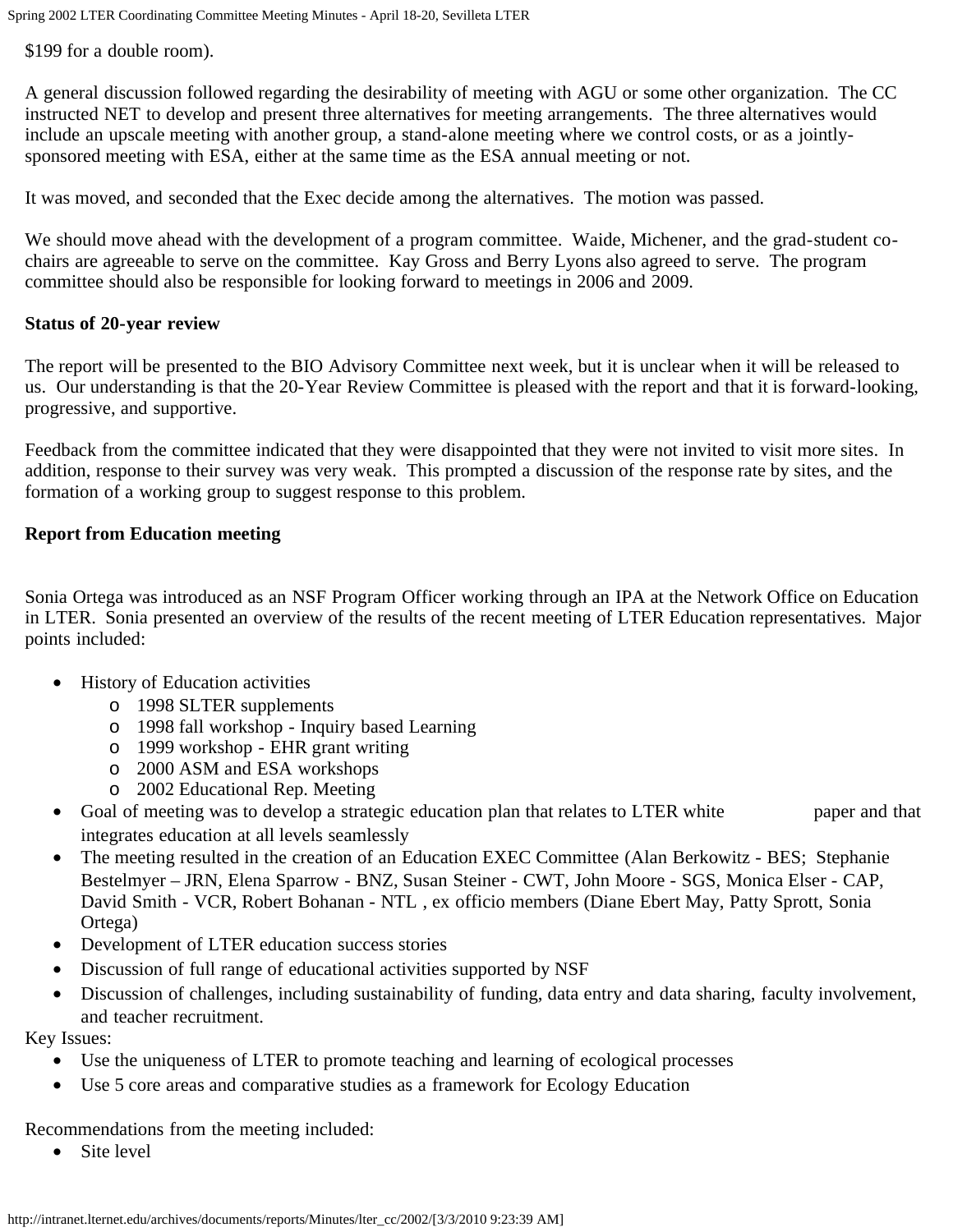- o Further develop local K-12 linkages
- o Pursue external funding as appropriate to build existing programs
- o Make details of education programs available to the network
- Network level
	- o Pool resources collaborative grants
	- o Foster intellectual climate for LTER Education
- NET office
	- o Summarize activities
	- o Sponsor workshops
	- o Identify funding sources/partnerships

How should LTER Education work in future? It is a fundamental point to have an education program director at NET, education coordinator at each site, and additional funding to go beyond SLTER. The goal should be to integrate research and education at each LTER site and for NSF to use the LTER model to plan its Environmental Education activities. Previous discussions of education by the CC have focused on graduate and post doctoral education. The recommendations from the Education community have a different flavor.

# **NRCS presentation - Joel Brown, Tom Calhoun**

Major points:

- Soil needs questionnaire filled out by sites has been forwarded
- Want to improve quality of soil survey since data is used as basis for policy decisions
- National Cooperative Soil Survey is a collaboration of land grant universities and Federal/State agencies
- Last year got report on needs from LTER sites, but forgot that one agency needs to pay to use land controlled by another agency
- The National NCSS conference group meets biannually in odd numbered years...
- In even number years have Regional NCSS conferences; we are encouraged to become involved in conferences - we can get you on the agenda in early June; talk about your needs to people doing soil survey; priorities for work are set state by state
- MLRA offices major land resource area do quality control on surveys and also develop budget initiatives. We should consider a coordinated budget initiative for group of LTER sites. For sites on Federal, we can prioritize and get land management agency to propose the initiative.
- immediate needs.... if could develop crosscut initiative in the next month or so could pursue this year
- The key contact is the state soil scientist:
	- o Explain your needs
	- o Decide upon scale
	- o Level of detail
	- o Order 2 normally 1:12000
	- o Order 1 surveys down to 1:400
	- o Prioritize your needs determine what can be done immediately
	- o Attend state work planning conferences
	- o Develop cross-cut budget initiative
	- o On Federal lands, provide reimbursement
	- o Determine if area has soil map
	- o Determine status of soil map

Q&A

Q: Should the contact person be a soil scientist or data person?

A: We want someone who knows network and experienced with budget initiatives; a soil science background would be helpful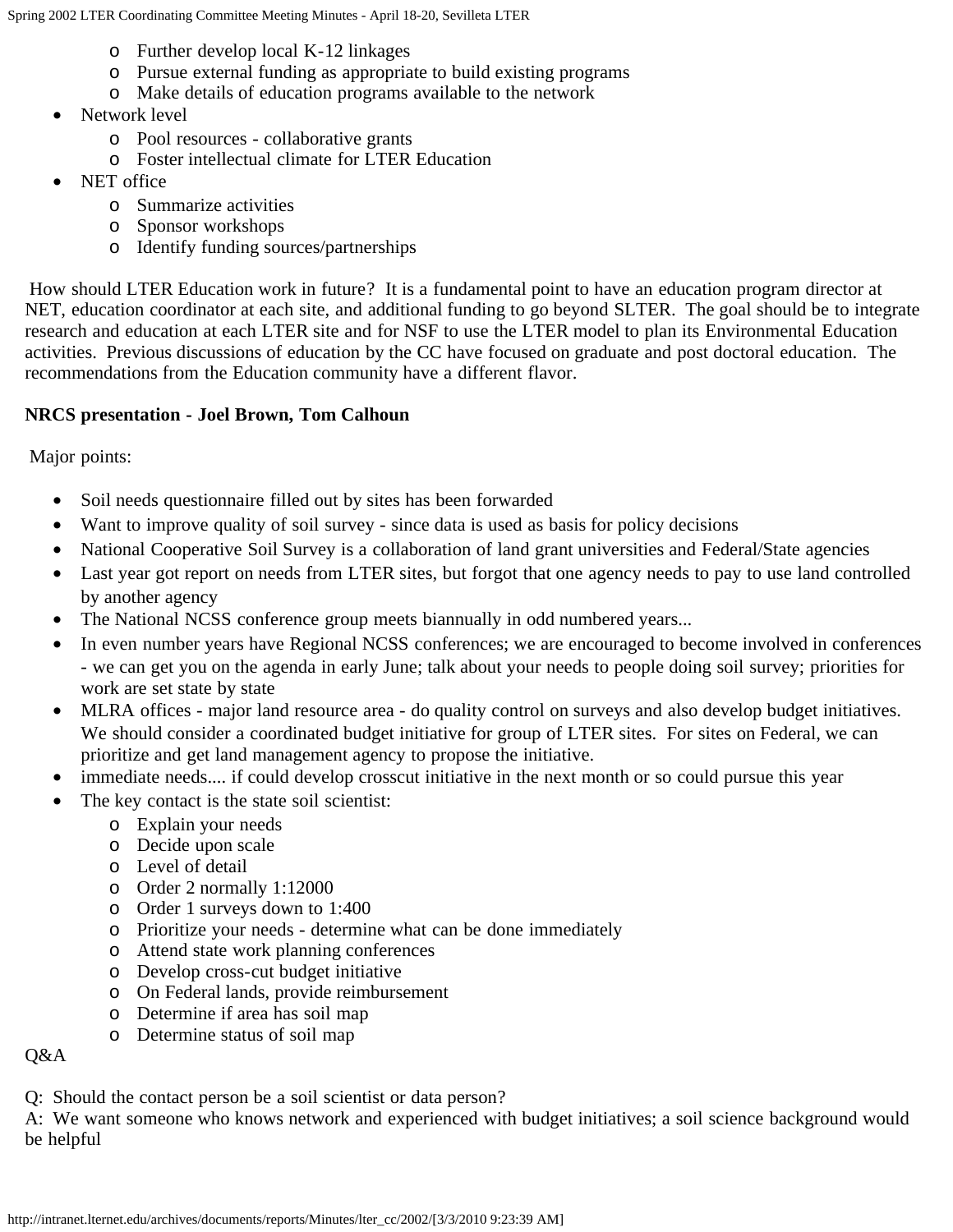Q: How much are analyses?

A: About \$1500 per sample looking at hundreds of parameters; can do some related to mapping, gratis; depends on state situation

- Q: Could we do crosscutting transcontinental soil based work requiring level 1 on some sites?
- A: Yes, we could do that

Q: Could we submit request to NSF for minimum standard soil survey?

A: Complicated. Depends on research questions. Soil science falls between the cracks at NSF. There is no programmatic element, although the Biogeo working group report may include some recommendations.

#### **Election for new Executive Committee members**

Nominees were 1) Hopkinson, 2) Hayden, 3) Grove, 4) Covich, 5) McCartney. There was a suggestion to designate an alternate in case on of the regular members can't attend a meeting. It was moved, seconded and passed that Peter McCartney be elected as the data management representative by acclamation. Bruce Hayden was the other person elected, and Chuck Hopkinson is the alternate.

## **Committee Reports**

Q&A

Q: Who should be in graduate student database?

A: Only students collecting LTER data

Q: When will new social science core areas be added to LTER announcement?

A: This depends on what 20-year report will say. We need more explanation of core areas. Perhaps this could be done as part of the second white paper.

## **Network Office Budget**

Bob Waide presented a preview of the proposed budget for the Network Office renewal proposal. The budget includes a series of activities that are already being done by the Network Office as well as three expanded (synthesis, network information system, ILTER) and one new (education) budget area. There was strong support for the areas of synthesis and network information system as presented in the proposed budget. In particular, funding for post-doctoral and IM support for synthesis activities were singled out as necessary. While there was also support for ILTER and education activities, the consensus was that increased funds for these activities should be sought from directorates other than BIO.

## **Network Information System**

James Brunt, Don Henshaw, and Peter McCartney gave an overview of the status of IM activities relating to the NIS. A discussion of the importance of IM and the NIS followed. The consensus was that the IM group was doing valuable work, but that there needed to be stronger interactions between IM and investigators. Sample comments included:

- How do science and IT connect?
- Always comes down to site level will we build something at NET at that sites can't implement because of lack of resources
- If you don't know what questions you are going to be asking, how can you know the metadata will be usable?
- This is really critical point for LTER we don't have a network without integrated databases
- Over the last decade we have bought IT managers into fold data person on EXEC etc. but IT interactions with PIs are still inadequate
- I disagree.... PIs do see incredible importance of IT but at site level. We want to push up IT level at sites as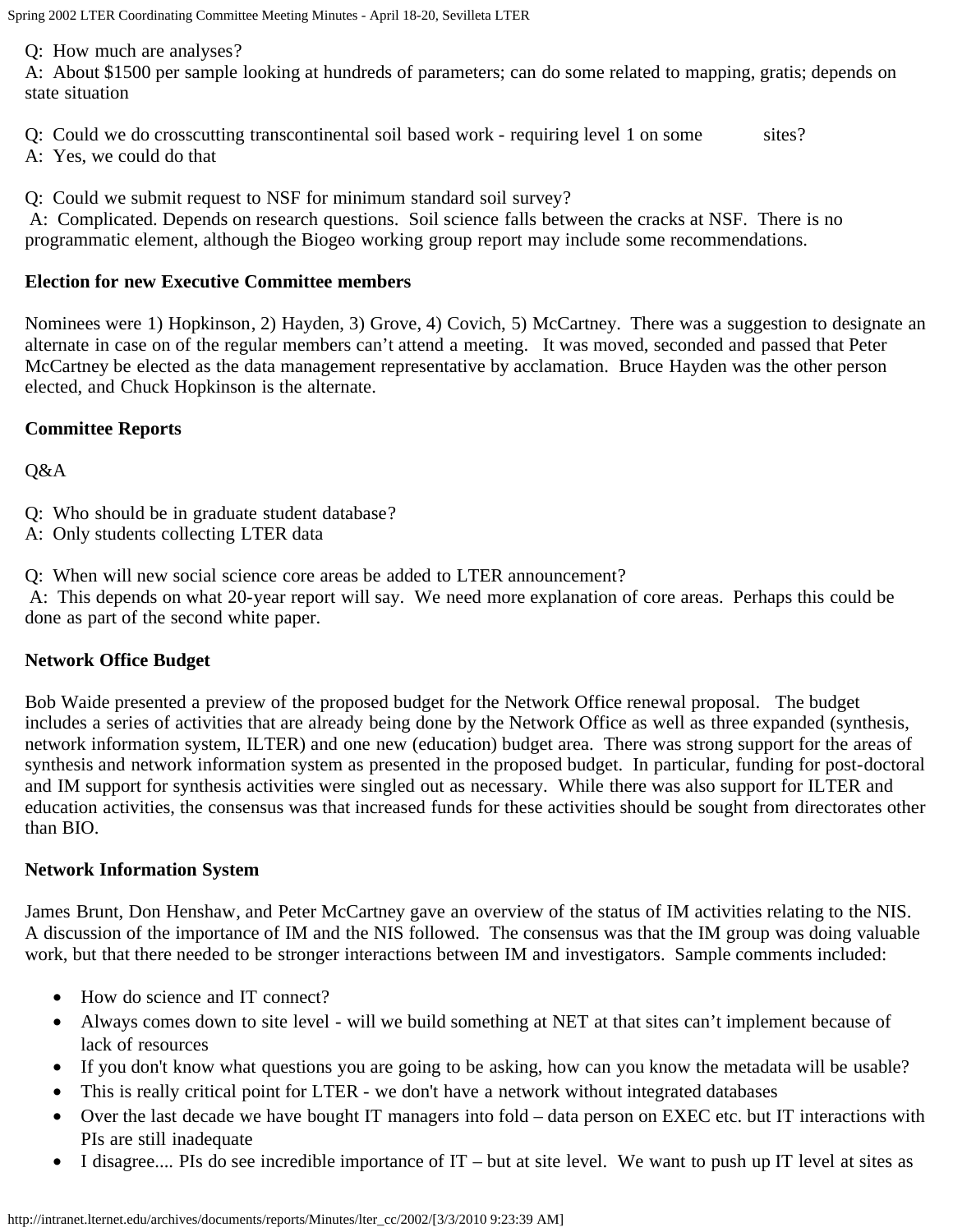well, but we want this grounded in research oriented questions

- This is ideal opportunity for when science and IT agenda can mesh, through synthesis themes.
- There are few examples of where you can really get at integrated data within LTER
- I was a bit of a skeptic about NIS, but thinking over presentations and history see real value in moving in parallel.
- In the intersite comparison of variability, Magnuson traveled around to sites to get disks of data. Our present model is not very different! We need to develop these tools to change that process
- We have called for focus on synthesis over next 10 years. It will be difficult to accomplish this without increased efforts in information management.

The Executive Committee presented the following recommendations:

- 1. We support continued development of information systems to support synthesis
- 2. We need to establish an ad hoc working group to improve coordination of IM development with synthesis work. Investigators leading current or recent synthesis activities will be asked to participate in this working
- 3. NET Office budget should request additional resources to allow these synthetic activities
	- a) Post doc to work with site PI on synthesis
		- b) Information manager salary
		- c) Programmer and network developer positions

A discussion of these recommendations followed. Waide requested clear guidance from CC on moving forward with NET budget.

There was a motion to accept EXEC recommendation as recommendation from CC. The motion was seconded and passed unanimously.

The consensus was that ILTER and ED are add-ons that should be pursued if funds are available from sources other than DEB.

Nancy Grimm requested further discussion of the NET budget to determine where resources might be redirected towards synthesis and NIS development.

# **Upcoming CC meetings**

Niwot – fall 2002 meeting; Science theme is "Causes and consequences of species change". Still looking for speakers on aquatic systems and plot-to-regional scaling. Niwot is at high elevation, and conditions are rustic.

Kellogg - last week of April 2003; won't have science theme; consensus was to cancel spring meeting if ASM was held in March

Bonanza Creek - third week of August 2003; science theme: "Interactions of multiple disturbances in a changing climate"

Considerable discussion centered on selection of science themes. The consensus was that a better mechanism was needed.

Saturday, April 20

Four working groups met for an hour in the morning and presented the following reports

# **ILTER – Jim Gosz, chair**

Why is international collaboration important to the LTER Network?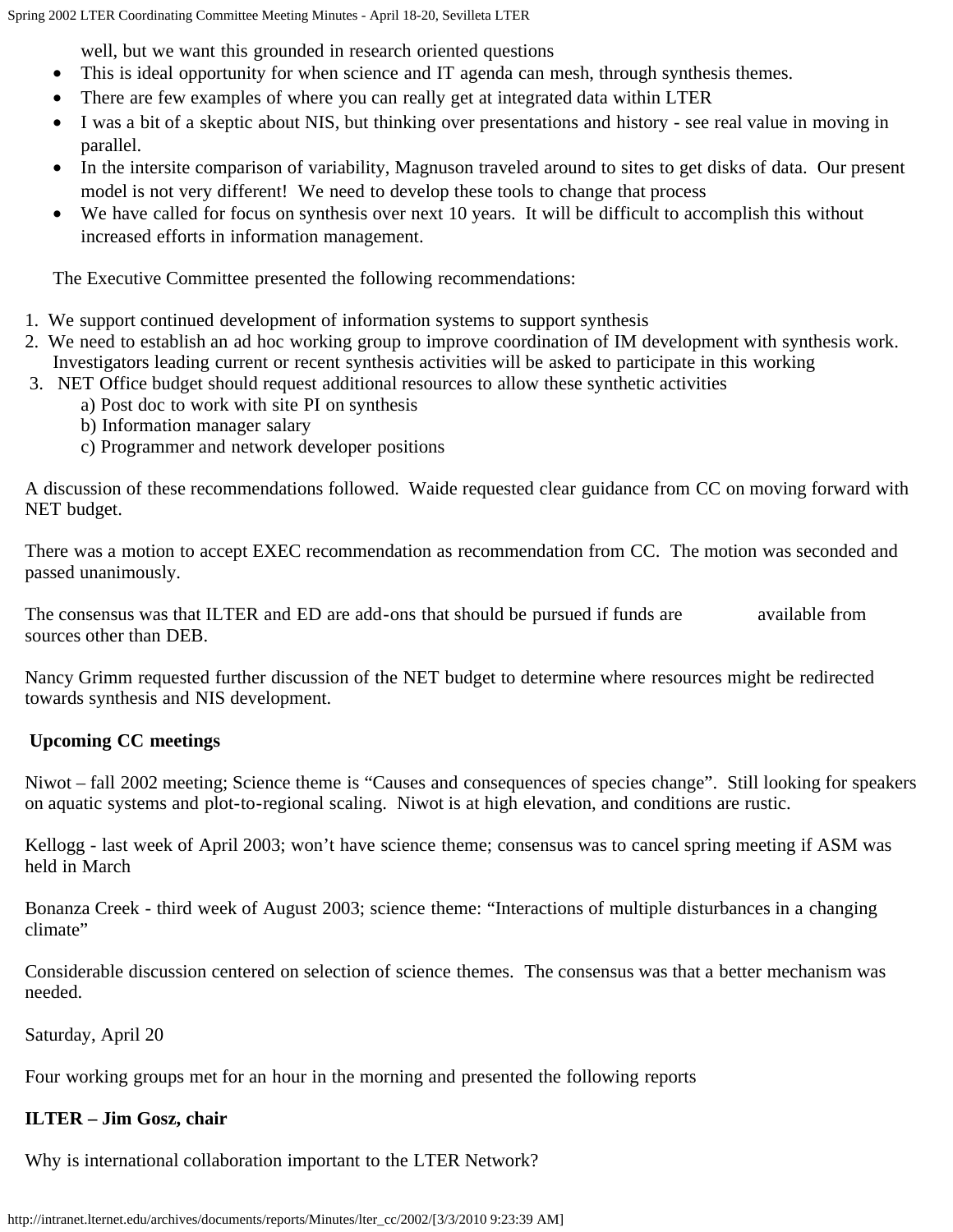- a) Replicate sites
- b) Extend gradients
- c) Compare gradients
- d) Expand educational opportunities
- e) Expand diverse funding opportunities
- f) Achieve global science

## Recommendations

1) Maintain current travel budget for international meetings

2) Enhance budget for long-term staff person; this position would eventually become self-supporting. Responsibilities would include:

- a) Liaison between CC and ILTER network
- b) Document projects
- c) Success stories
- d) Seek foundation funding
- e) Facilitate funding by NSF and others for student and PI exchanges
- f) Facilitate cross-site projects
- g) Facilitate student exchanges at K-12 -> graduate
- h) Administer LTER network international travel budget
- i) Guidance for transport of field samples across international borders

There was a discussion of the appropriate level for a new staff hire, and it was decided that a faculty level, multilingual foreign service graduate with interests in science would have the right skills. This discussion included tacit approval of seeking funds for enhancing ILTER, with resources coming from INT, not DEB

**Education** – Hayden (presenter), Davis, Zimmerman, Hollibaugh, Sprague, D'Aoust, Ortega (chair)

An important goal is to have coordinators at local sites, but its not clear that direct support is available within NSF at this time. The Education Committee recommended development of a strategic plan for education across all levels. They also recommended an education coordinator at NET. This person would perform many functions, including EHR liaison, keeping aware of EHR supplements, and technical exchange/ lessons learned exchange, conducting site visits to LTER sites, identifying additional sources of funding and potential partnerships.

LTER sites may become sites for education research; because we have resources, we may be an attractive target for research, which could have positive effects on our ecological research programs.

Should we seek site or net coordinators first? It's easier to do NET first and the NET coordinator would be asset to sites in getting resources for site coordinators. The bottom line is that this is something the network would like to pursue if funding becomes available.

**Improving electronic communications among and between sites –** Waide (chair), Henshaw, Sprott, Porter, R. Smith, Reed, Kratz

One clear goal is to improve our ability to manage graduate student information so they can be included in communications. We propose to charge site representatives to the GS committee to send a current list of graduate students at their site to NET every September. Grad reps would be reminded by NET through sending a sorted list of students by site to the grad reps. Updates to the personnel directory would be requested through site data managers or alternatively by sending a message to [support@lternet.edu](mailto:support@lternet.edu).

More general communication breakdowns require re-evaluation of e-mail protocols. The bottom line on communication is that sites need to be responsible citizens, but NET can make this easier. In particular, the following actions need to be taken: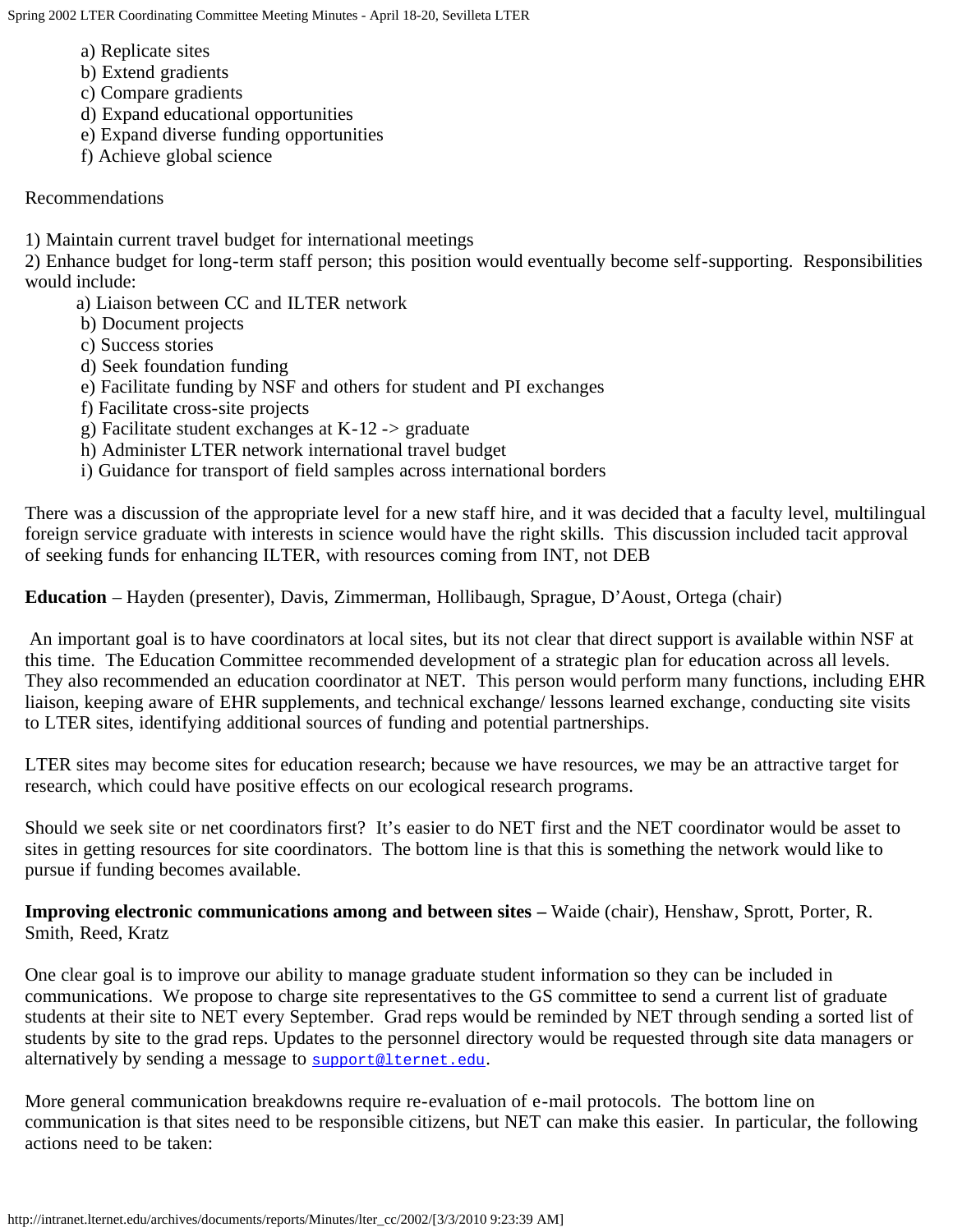- Reorganize aliases in the following way
	- o LPI only lead PIs, used for top priority communications
	- o Managers signatory PIs, for information distribution
	- o All\_LTER everyone in personnel directory
	- o Response list Lead PI and one other person person supposed to actually DO something
- Use one of the following phrases in subject line: for your information, for your response, response needed by
- Put explanatory information on first line of text
- Add a link to alias list at the bottom of text so people can check who else got the message; sort alias list by site
- Develop WWW page that lists who has responded to each specific message
- Request replies in outlook
- Set mail response when out of town

As an aside, there was a request for information on how sites are organized. Waide will accumulate and summarize organizational charts for all sites.

**EPA ecological effects of atmospheric deposition proposal –** Mills, Lambert, Hopkinson, K. Jones, Gross, Grimm, Mark Williams (chair)

There is an opportunity to get funds from EPA to synthesize LTER data on ecological effects of atmospheric deposition. NET organized a working group to lead this initiative. Mark Williams and Charlie Driscoll are summarizing ideas for this project.

EPA could provide approximately \$150K over next three years. Money probably will be used for a post-doc to bring data sets together. The LTER Network has intensive data on N deposition to complement extensive data. NCEAS may cooperate by funding a working group. The project will collect no new data, but will collate and synthesize existing data. This could lead to an NIS module for N deposition, but this would require support for information management. We could also identify data gaps for future proposals to EPA.

## **Publications Committee**

Dave Coleman wishes to step down, and recommends Phil Robertson as new chair. This recommendation was approved unanimously.

## **Network Budget Redux**

The major issue discussed was whether resources could be diverted from existing activities to expanded synthesis and NIS efforts. The point was made that the budget should be zero-based for each task. In addition, there should be strong correspondence between activities in the proposal and goals of the White Paper. In addition, the priorities survey should be reflected in the NET proposal.

It was suggested that the CC and EXEC committee could be more deeply involved in the budgeting process, but time constraints limit that possibility. In addition, NET responds to NSF as well as CC and also has leeway to pursue independent tasks.

Henry Gholz commented that the discussion provided insights into how to look at a budget. There is lots of support for NET activities, which are not seen as detracting from sites but rather looking beyond sites at network. There are restrictions in the Cooperative Agreement on what NET MUST do that prevent us from starting from scratch. The bottom line expectation regarding the NET budget is step increase similar to sites; things above that need to be clearly justified and sellable up the line. Getting a strong sense of network priorities and rationales is critical.

Kay Gross concluded the discussion by pointing out that the network has grown by 33% since the last NET proposal and the proposed budget is still only 10-12% of total program costs, which is reasonable for management of such a